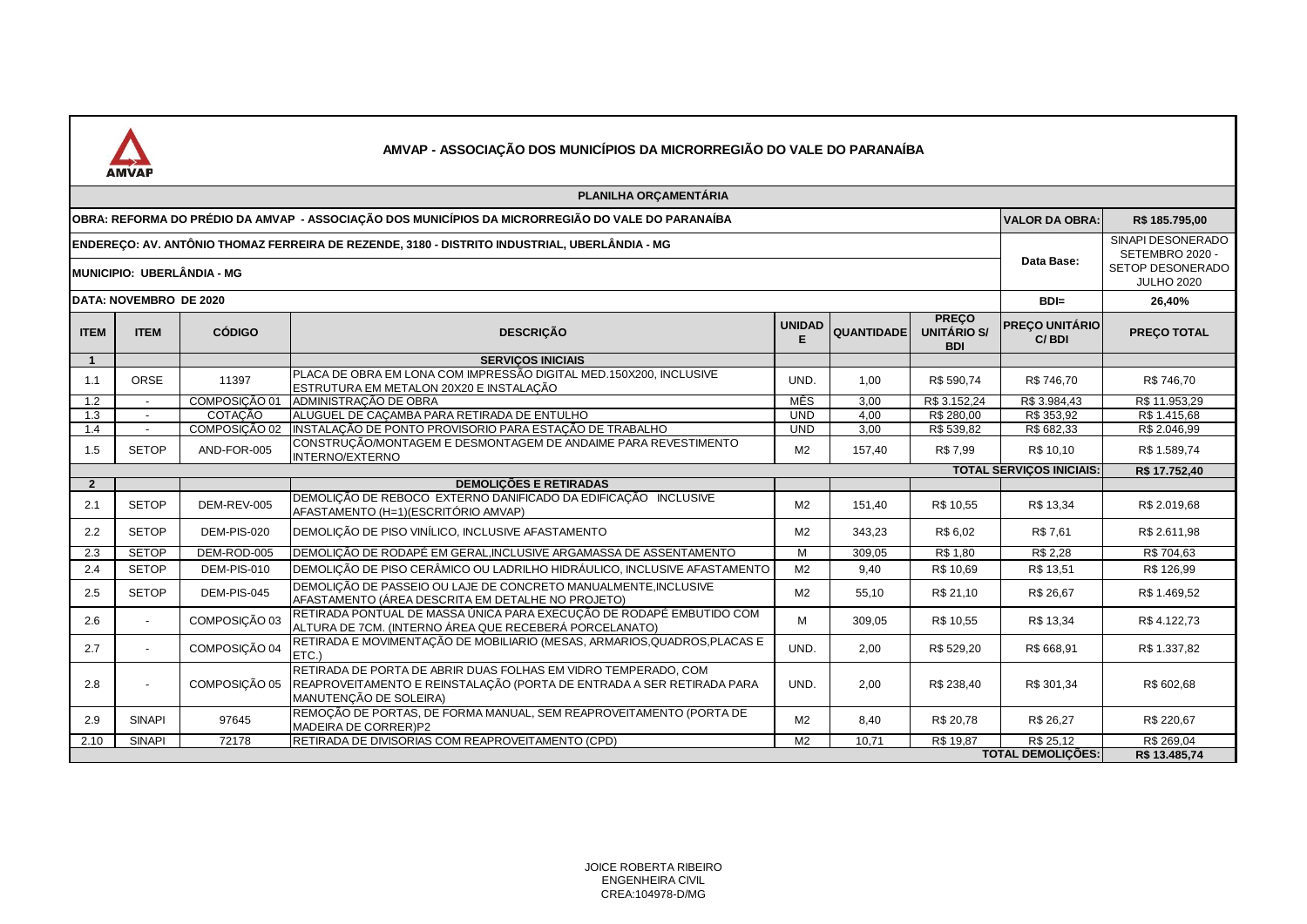

|                                                                                                                                    | PLANILHA ORÇAMENTÁRIA  |                    |                                                                                                                                                                        |                    |                   |                                           |                                |                                                                               |  |
|------------------------------------------------------------------------------------------------------------------------------------|------------------------|--------------------|------------------------------------------------------------------------------------------------------------------------------------------------------------------------|--------------------|-------------------|-------------------------------------------|--------------------------------|-------------------------------------------------------------------------------|--|
| OBRA: REFORMA DO PRÉDIO DA AMVAP - ASSOCIAÇÃO DOS MUNICÍPIOS DA MICRORREGIÃO DO VALE DO PARANAÍBA                                  |                        |                    |                                                                                                                                                                        |                    |                   |                                           |                                | R\$ 185.795,00                                                                |  |
| ENDERECO: AV. ANTÔNIO THOMAZ FERREIRA DE REZENDE, 3180 - DISTRITO INDUSTRIAL, UBERLÂNDIA - MG<br><b>MUNICIPIO: UBERLÂNDIA - MG</b> |                        |                    |                                                                                                                                                                        |                    |                   |                                           |                                | SINAPI DESONERADO<br>SETEMBRO 2020 -<br>SETOP DESONERADO<br><b>JULHO 2020</b> |  |
|                                                                                                                                    | DATA: NOVEMBRO DE 2020 |                    |                                                                                                                                                                        |                    |                   |                                           | $BDI=$                         | 26,40%                                                                        |  |
| <b>ITEM</b>                                                                                                                        | <b>ITEM</b>            | <b>CÓDIGO</b>      | <b>DESCRIÇÃO</b>                                                                                                                                                       | <b>UNIDAD</b><br>Е | <b>QUANTIDADE</b> | <b>PREÇO</b><br>UNITÁRIO S/<br><b>BDI</b> | <b>PRECO UNITÁRIO</b><br>C/BDI | <b>PREÇO TOTAL</b>                                                            |  |
| $\mathbf{3}$                                                                                                                       |                        |                    | <b>TRATAMENTO SUPERFICIAL DE PAREDES</b>                                                                                                                               |                    |                   |                                           |                                |                                                                               |  |
| 3.1                                                                                                                                | <b>SETOP</b>           | REV-REB-010        | EXECUÇÃO DE RECOBO COM ARGAMASSA 1:2:9 CIMENTO, CAL E AREIA COM<br>ADITIVO IMPERMEABILIZANTE (POLIMÉRICO) - EXTERNO                                                    | M <sub>2</sub>     | 138,40            | R\$ 26,53                                 | R\$ 33,53                      | R\$4.640,55                                                                   |  |
| 3.2                                                                                                                                | <b>SETOP</b>           | RO-41652           | TRATAMENTO DE TRINCAS FINAS (EXECUÇÃO, INCLUINDO O FORNECIMENTO E<br>TRANSPORTE DE TODOS OS MATERIAIS)                                                                 | м                  | 10,00             | R\$41,59                                  | R\$ 52,57                      | R\$ 525,70                                                                    |  |
| 3.3                                                                                                                                | <b>SETOP</b>           | <b>PIS-JUN-005</b> | APLICAÇÃO DESELANTE,MASTIQUE ELÁSTICO,EM JUNTA DE<br>DILAÇÃO,DIMENSÃO20X10MM, FATOR DE FORMA1:2,EXCLUSIVE DELIMITADOR DE                                               | м                  | 23,60             | R\$ 19,94                                 | R\$ 25,20                      | R\$ 594,72                                                                    |  |
|                                                                                                                                    |                        |                    |                                                                                                                                                                        |                    |                   |                                           | <b>TOTAL PAREDE:</b>           | R\$5.760,97                                                                   |  |
|                                                                                                                                    |                        |                    | <b>PISO</b>                                                                                                                                                            |                    |                   |                                           |                                |                                                                               |  |
| 4.1                                                                                                                                |                        | COMPOSICÃO 06      | NIVELAMENTO DE SUPERFICIE COM ATERRO E COMPACTAÇÃO INCLUINDO MATERAL E<br>MAO DE OBRA(AREA INTERNA DA GUARITA)                                                         | M3                 | 0.42              | R\$ 344.93                                | R\$435.99                      | R\$ 183,22                                                                    |  |
| 4.2                                                                                                                                |                        | COMPOSICÃO 07      | EXECUÇÃOS DE PISO BASE EM CONCRETO INCLUINDO LASTRO DE CONCRETOSOB<br>SOLO E=4 CM E CAMADA DE CONTRAPISO EM ARGAMASSA TRAÇO 1:4 E=2 CM<br>(GUARITA)                    | M <sub>2</sub>     | 4,20              | R\$41,98                                  | R\$ 53,06                      | R\$ 222,85                                                                    |  |
| 4.3                                                                                                                                | <b>SETOP</b>           | ED-13289           | CAMADA DE REGULARIZAÇÃO COM ARGAMASSA, TRAÇO1:4 (CIMENTOEAREIA),<br>ESP.15MM, APLICAÇÃO MANUAL, PREPARO MECÂNICO (INTERNO E EXTERNO)                                   | M <sub>2</sub>     | 447,60            | R\$ 20,03                                 | R\$ 25,32                      | R\$ 11.333,23                                                                 |  |
| 4.4                                                                                                                                | $\overline{a}$         | COMPOSIÇÃO 08      | REVESTIMENTO PARA PISO EM PORCELANATO EXTRA ANTIDERRAPANTE 52 X 52 CM,<br>ASSENTADO COM ARGAMASSA PRÉ-FABRICADA, INCLUSIVE REJUNTAMENTO                                | M <sub>2</sub>     | 339,68            | R\$ 66,06                                 | R\$83,50                       | R\$ 28.363,28                                                                 |  |
| 4.5                                                                                                                                |                        | COMPOSICÃO 09      | RODAPÉ EMBUTIDO EM ALVENARIA COM PORCELANATO EXTRA H= 7CM DE ALTURA,<br>DIMENSÕES 52X52CM.                                                                             | M                  | 300,45            | R\$7,18                                   | R\$ 9.08                       | R\$ 2.728,09                                                                  |  |
| 4.6                                                                                                                                | <b>SINAPI</b>          | 98689              | SOLEIRA EM GRANITO, LARGURA 15 CM, ESPESSURA 2,0 CM. AF 09/2020 (TODAS AS<br>PORTAS QUE RECEBERÃO O PORCELANATO)                                                       | м                  | 22,40             | R\$ 91,49                                 | R\$ 115,64                     | R\$ 2.590,34                                                                  |  |
| 4.7                                                                                                                                |                        | COMPOSIÇÃO 10      | EXECUÇÃO DE PISO EM CONCRETO MOLDADO IN LOCO, NÃO ARMADO ACABAMENTO<br>NÃO CONVENCIONAL COM JUNTA DE DILATAÇÃO 100X100 (PASSEIO EXTERNO<br><b>INDICADO EM PROJETO)</b> | M3                 | 2,76              | R\$475,25                                 | R\$ 600,71                     | R\$ 1.654,96                                                                  |  |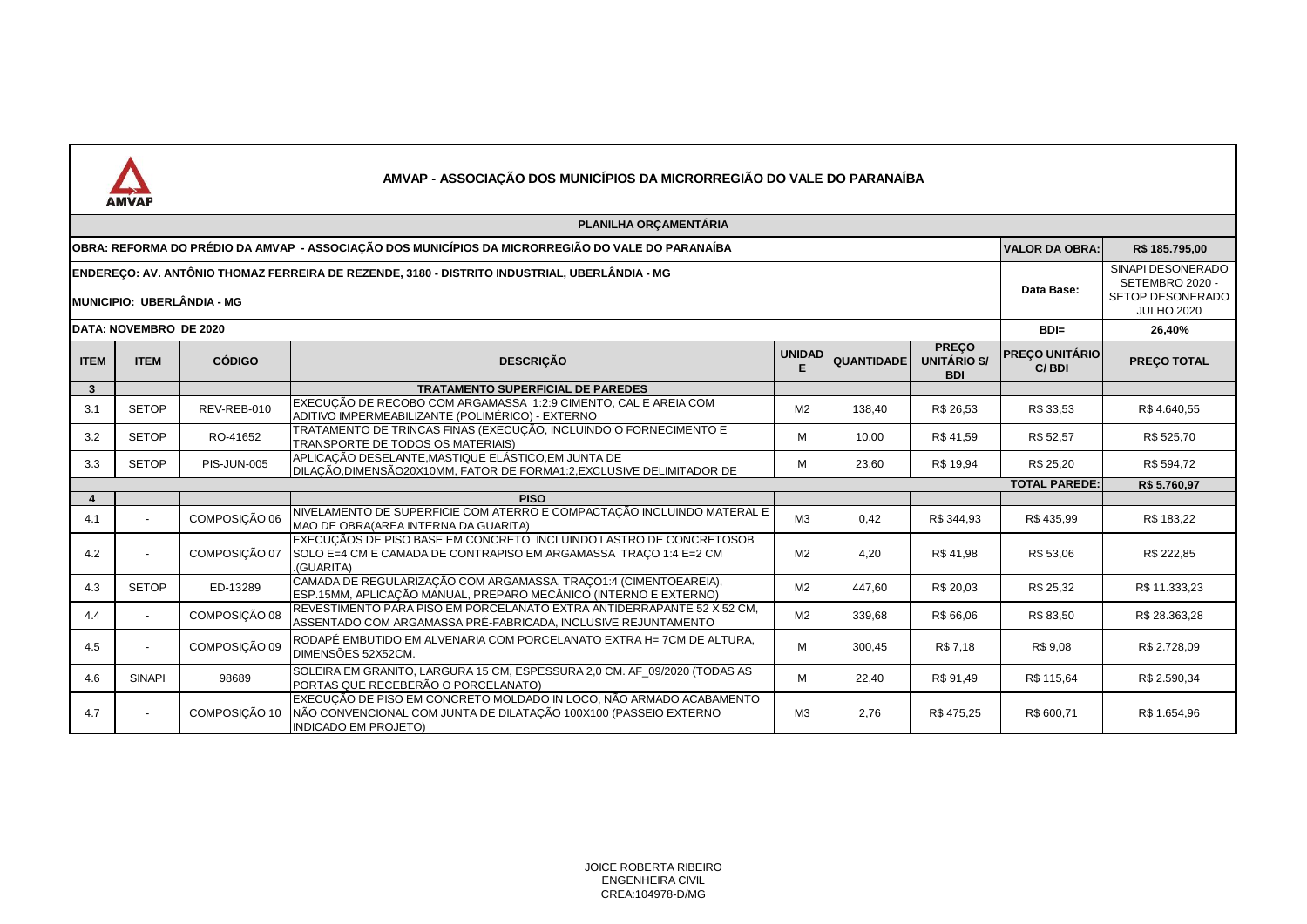

|                                                                                                                             |                        |                | PLANILHA ORCAMENTÁRIA                                                                                                                                                    |                    |                   |                                           |                         |                                                                               |
|-----------------------------------------------------------------------------------------------------------------------------|------------------------|----------------|--------------------------------------------------------------------------------------------------------------------------------------------------------------------------|--------------------|-------------------|-------------------------------------------|-------------------------|-------------------------------------------------------------------------------|
| OBRA: REFORMA DO PRÉDIO DA AMVAP - ASSOCIAÇÃO DOS MUNICÍPIOS DA MICRORREGIÃO DO VALE DO PARANAÍBA                           |                        |                |                                                                                                                                                                          |                    |                   |                                           |                         | R\$ 185.795,00                                                                |
| ENDEREÇO: AV. ANTÔNIO THOMAZ FERREIRA DE REZENDE, 3180 - DISTRITO INDUSTRIAL, UBERLÂNDIA - MG<br>MUNICIPIO: UBERLÂNDIA - MG |                        |                |                                                                                                                                                                          |                    |                   |                                           |                         | SINAPI DESONERADO<br>SETEMBRO 2020 -<br>SETOP DESONERADO<br><b>JULHO 2020</b> |
|                                                                                                                             | DATA: NOVEMBRO DE 2020 | $BDI=$         | 26,40%                                                                                                                                                                   |                    |                   |                                           |                         |                                                                               |
| <b>ITEM</b>                                                                                                                 | <b>ITEM</b>            | <b>CÓDIGO</b>  | <b>DESCRIÇÃO</b>                                                                                                                                                         | <b>UNIDAD</b><br>Е | <b>QUANTIDADE</b> | <b>PREÇO</b><br>UNITÁRIO S/<br><b>BDI</b> | PREÇO UNITÁRIO<br>C/BDI | PREÇO TOTAL                                                                   |
|                                                                                                                             |                        |                |                                                                                                                                                                          |                    |                   |                                           | <b>TOTAL PISO:</b>      | R\$47.075,97                                                                  |
| $5\overline{5}$                                                                                                             |                        |                | <b>MANUTENÇÕES DIVERSAS</b>                                                                                                                                              |                    |                   |                                           |                         |                                                                               |
| 5.1<br>5.1.1                                                                                                                | <b>SINAPI</b>          | 72116          | <b>MANUTENÇÃO DE ESQUADRIAS</b><br>TROCA DE VIDROS DANIFICADOS COM VIDRO LISO COMUM TRANSPARENTE,<br>ESPESSURA 3MM (CONFORME INDICADO EM PROJETO)                        | M <sub>2</sub>     | 2.00              | R\$ 98.30                                 | R\$ 124.25              | R\$ 248,50                                                                    |
| 5.1.2                                                                                                                       |                        | COMPOSIÇÃO 11  | FECHADURA DE EMBUTIR PARA PORTAS INTERNAS, COMPLETA, 40 MM, ROSETA<br>REDONDA, FORNECIMENTO E INSTALAÇÃO - INCLUSO RETIRADA DA FEHADURA<br><b>EXISTENTE</b>              | <b>UND</b>         | 18,00             | R\$ 69,90                                 | R\$ 88,35               | R\$ 1.590,30                                                                  |
| 5.1.3                                                                                                                       |                        | COMPOSIÇÃO 12  | PUXADOR/FECHO METALICO PARA JANELA MAXIM-AR INCLUSIVE RETIRADA DO<br>EXISTENTE - FORNECIMENTO E MÃO-DE-OBRA                                                              | UND.               | 88,00             | R\$ 52,14                                 | R\$ 65,91               | R\$ 5.800,08                                                                  |
| 5.1.4                                                                                                                       | $\sim$                 | COMPOSIÇÃO 13  | PORTA DE CORRER EM VIDRO TEMPERADO 8MM, COMPLETA COM ACESSORIOS,<br>INCLUSO MATERIAL E MÃO DE OBRA/INSTALAÇÃO                                                            | M <sub>2</sub>     | 8,40              | R\$ 284,94                                | R\$ 360,17              | R\$ 3.025,43                                                                  |
| 5.1.5                                                                                                                       |                        | <b>MERCADO</b> | PLOTAGEM DE PORTA DE CORRER EM VIDRO TEMPERADO COM INSULFILM, INCLUSIVE<br>FORNECIMENTO E MÃO-DE-OBRA                                                                    | M <sub>2</sub>     | 8,40              | R\$ 89,29                                 | R\$ 112,86              | R\$ 948,02                                                                    |
| 5.1.6                                                                                                                       |                        | COMPOSIÇÃO 14  | ADESIVO COM FAIXA E LETRAS PARA IDENTIFICAÇÃO DE PORTA, FORNECIMENTO E<br><b>INSTALAÇÃO</b>                                                                              | M <sub>2</sub>     | 5,40              | R\$ 134,17                                | R\$ 169,59              | R\$ 915,79                                                                    |
| 5.2                                                                                                                         |                        |                | <b>MANUTENÇÃO INSTALAÇOES ELETRICAS E LOGICA</b>                                                                                                                         |                    |                   |                                           |                         |                                                                               |
| 5.2.1                                                                                                                       |                        | COMPOSIÇÃO 15  | SUBSTITUIÇÃO DE TOMADAS DE USO GERAL E ESPECÍFICO FORNECIMENTO E<br>INSTALAÇÃO, (INCLUI RETIRADA DA PEÇA EXISTENTE)                                                      | UND.               | 105,00            | R\$ 24,42                                 | R\$ 30,86               | R\$ 3.240,30                                                                  |
| 5.2.2                                                                                                                       | $\sim$                 | COMPOSIÇÃO 16  | SUBSTITUIÇÃO DE INTERRUPTORES, FORNECIMENTO E INSTALAÇÃO (INCLUI RETIRADA<br>DA PECA EXISTENTE )                                                                         | UND.               | 31,00             | R\$ 21,62                                 | R\$ 27,33               | R\$ 847,23                                                                    |
| 5.2.3                                                                                                                       |                        | COMPOSIÇÃO 17  | SUBSTITUIÇÃO DE TOMADAS DE TELEFONIA, FORNECIMENTO E INSTALAÇÃO (INCLUI<br>RETIRADA DA PEÇA EXISTENTE)                                                                   | UND.               | 31,00             | R\$ 25,92                                 | R\$ 32,76               | R\$ 1.015,56                                                                  |
| 5.2.4                                                                                                                       |                        | COMPOSIÇÃO 18  | SUBSTITUIÇÃO DE TOMADA DE LÓGICA, FORNECIMENTO E INSTALAÇÃO(INCLUI<br>RETIRADA DA PEÇA EXISTENTE)                                                                        | UND.               | 37,00             | R\$ 17,42                                 | R\$ 22,02               | R\$ 814,74                                                                    |
| 5.2.5                                                                                                                       |                        | COMPOSIÇÃO 19  | SUBSTITUIÇÃO DE LUMINÁRIAS, INCLUSO FORNECIMENTO DE NOVA LUMINARIA DE LED<br>36W SLIM BC 6500K 120CM BIVOLT E MÃO DE OBRA (INCLUI RETIRADA DA PEÇA<br><b>EXISTENTE)</b>  | UND.               | 61,00             | R\$ 62,74                                 | R\$79,30                | R\$4.837,30                                                                   |
| 5.3                                                                                                                         |                        |                | <b>MANUTENÇÃO INSTALAÇOES HIDRAULICA</b>                                                                                                                                 |                    |                   |                                           |                         |                                                                               |
| 5.3.1                                                                                                                       | <b>SINAPI</b>          | 89957          | PONTO DE CONSUMO TERMINAL DE ÁGUA FRIA (SUBRAMAL) COM TUBULAÇÃO DE PVC<br>DN 25 MM, INSTALADO EM RAMAL DE ÁGUA, INCLUSOS RASGO E CHUMBAMENTO EM<br>ALVENARIA. AF 12/2014 | UND.               | 1,00              | R\$ 95,77                                 | R\$ 121,05              | R\$ 121,05                                                                    |
| 5.3.2                                                                                                                       | <b>SETOP</b>           | MET-DUC-005    | DUCHAHIGIÊNICACOMREGISTROPARACONTROLEDEFLUXODEÁGUA, DIÂMETRO1/2"(20M<br>M), INCLUSIVEFORNECIMENTOEINSTALAÇÃO                                                             | <b>UND</b>         | 1,00              | R\$ 134,50                                | R\$ 170,01              | R\$ 170,01                                                                    |
| 5.4                                                                                                                         |                        |                | <b>MANUTENÇÃO PAINEIS E REVESTIMENTOS DIVERSOS</b>                                                                                                                       |                    |                   |                                           |                         |                                                                               |
| 5.4.1                                                                                                                       | <b>SINAPI</b>          | 93392          | REVESTIMENTO CERÂMICO PARA PAREDES INTERNAS CONFORME EXISTENTE,<br>INCLUSIVE FORNECIMENTO E INSTALAÇÃO (BANHEIRO MASCULINO, WC PRESIDENTE)                               | M <sub>2</sub>     | 2,85              | R\$ 35,66                                 | R\$45,07                | R\$ 128,45                                                                    |
| 5.4.2                                                                                                                       | <b>SINAPI</b>          | 72181          | RECOLOCACAO DE DIVISORIAS TIPO CHAPAS OU TABUAS, INCLUSIVE<br>ENTARUGAMENTO, CONSIDERANDO REAPROVEITAMENTO DO MATERIAL (CPD)                                             | M <sub>2</sub>     | 10,71             | R\$ 25,99                                 | R\$ 32,85               | R\$ 351,82                                                                    |